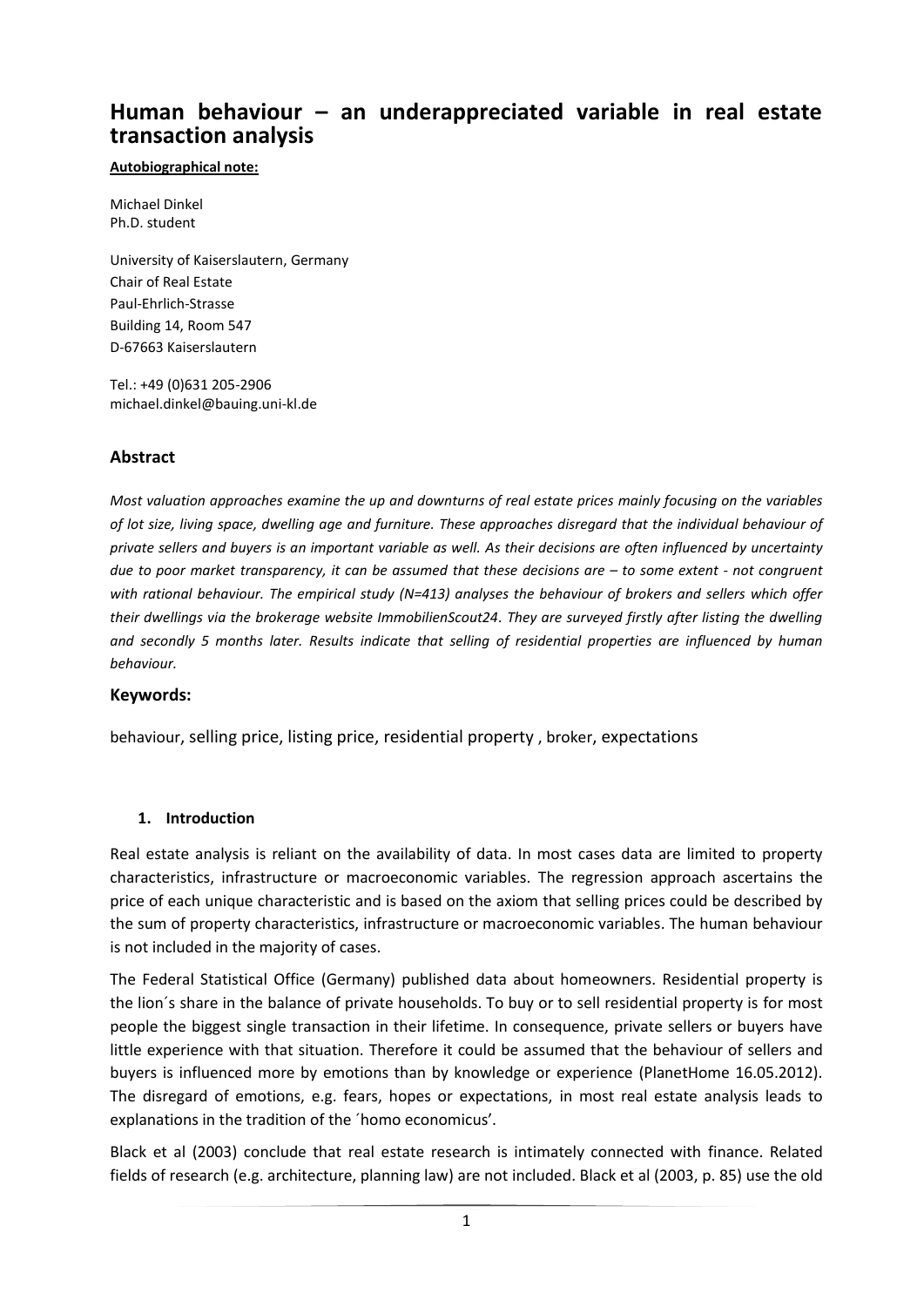saying ''If the only tool you have is a hammer, then every problem is a nail" for describing the current situation and prompt researchers to look beyond the boundaries of economic and finance sciences to explain the real estate market.

This study analyses the selling process of residential properties from private homeowners. The selling process is organized by real estate brokers or by homeowners (for sale by owner – FSBO). The participants of this study are randomly chosen from the largest brokerage website in Germany, ImmobilienScout24. In the first survey the prospective sellers are interviewed regarding their expectations, marketing activities, reason for sale and how they rate their personal knowledge of the real estate market after listing the properties. Four months later the participants are surveyed again whether they have been able to sell the property.

In section 2, the literature review provides some insights about methods and knowledge from other disciplines. The data and descriptive statistics are presented in section 3 and 4. The main empirical results are discussed in section 5. Section 6 ends up with the conclusion and provides an outlook.

### **2. Literature review**

In Germany almost half of residential properties are FSBO (Faller et al. 2006, p. 33). In other European countries broker services are more common, for example in Sweden almost 100% and in the Netherlands about 75-95% of residential properties are sold by brokers (Faller et al. 2006, p. 36). The behaviour of brokers and private sellers is still nebulous, although some empirical results indicate that the behaviour influences the outcome of negotiations.<sup>1</sup> The following literature review describes four different topics and highlights the impact of human behaviour.

### **Research field: Market knowledge and broker**

The lack of transparency and the heterogeneity of properties lead to several problems. It is difficult to estimate the market value of properties and to set an appropriate listing price because it is a complex process under uncertainty. Sellers have to compare their own property with other properties and must apply increases and reductions of prices for deviations. Today, this task is easier due to the sprouting of brokerage websites (Enderle 2009, p. 369). Various experiments show that the valuation of properties is influenced by the starting point (Tversky & Kahneman 1974, p. 1128), whereas property characteristics are often neglected (Shafir et al. 1997, pp. 347–348). Kiel & Zabel (1999, p. 264) indicate that homeowners overestimate the value by 5.1% and "ERRORS ARE NOT RELATED TO CHARACTERISTICS OF THE OWNERS (EXCEPT LENGTH OF TENURE), THE HOUSE OR THE NEIGHBORHOOD." In contrast brokers should choose an appropriate listing price due to high market knowledge.

The principal agent theory addresses the question if brokers and sellers share the same goals. It is obvious that brokers want to maximize the commission and homeowners the selling price (Levitt & Syverson 2008). Bernheim & Meer (2010) analysed the small real estate market on the campus of the Stanford University and showed that brokers reduce the selling price. After an empirical result with students Vally et al. (1992, p. 233) added "IN CASES WHERE AN AGENT IS NEEDED TO MATCH BUYERS WITH SELLERS WHO WOULD OTHERWISE HAVE NO KNOWLEDGE OF ONE ANOTHER, OR WHERE THE AGENT ADDS VALUE TO THE NEGOTIATION THROUGH HIS OR HER SPECIALIZED KNOWLEDGE OF THE MARKET, THE LARGE PROPORTION OF SURPLUS RECEIVED BY THE AGENT MAY BE JUSTIFIED." This explains the results from Bernheim & Meer (2010) because brokers could not add any significant knowledge. In contrast Bazerman et al. (1992, p. 62)

 $\frac{1}{1}$ 

Definition in this study: 1) "Private seller": homeowner who sell the property by himself; 2) "broker": homeowner commissioned broker services to sell his property.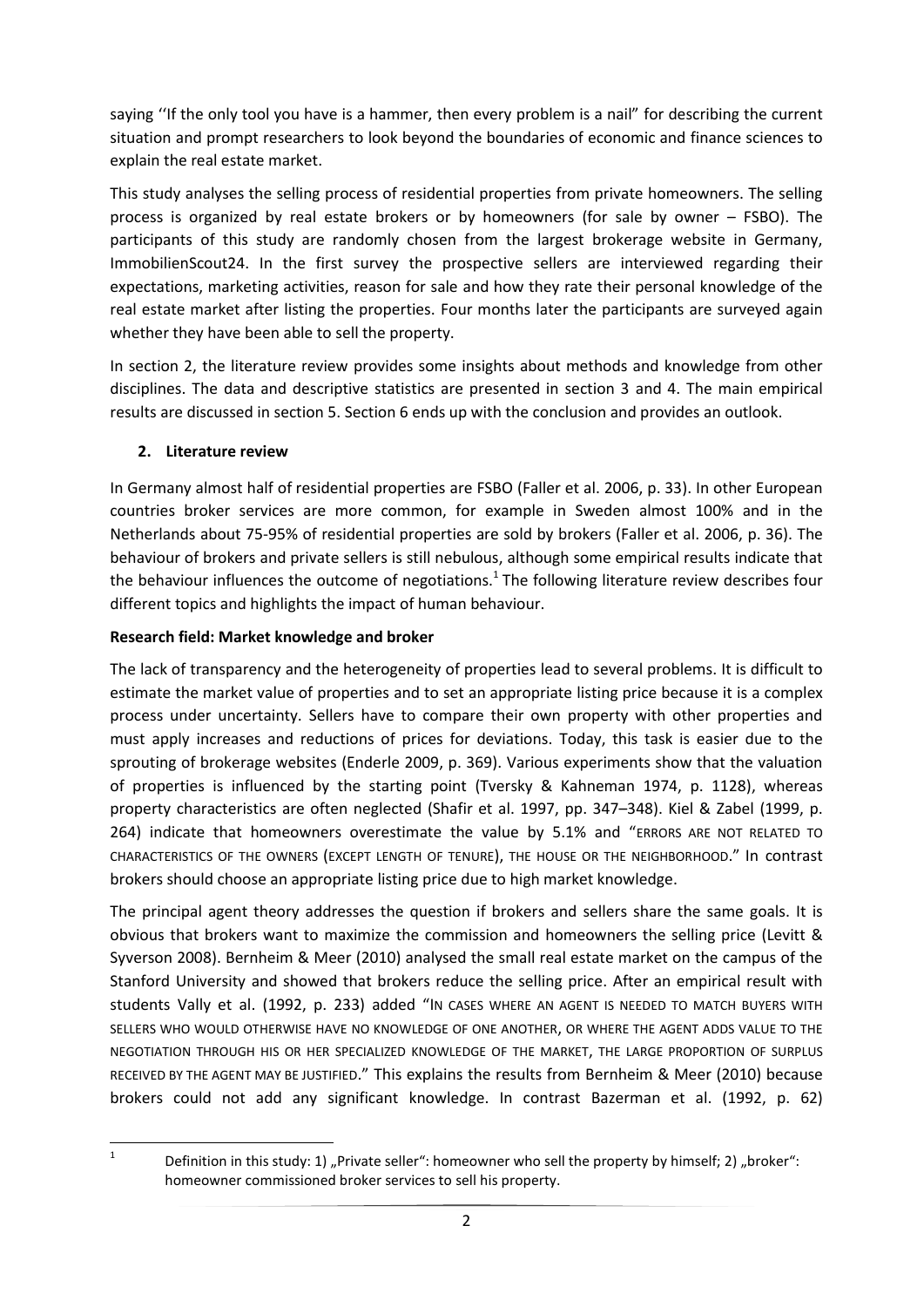demonstrated with students that brokers slightly raise the mean selling price. Zumpano et al. (1996, p. 180) analysed buyer brokers and conclude that "THOSE WHO USE A BROKER DO NOT PAY MORE FOR THEIR HOME THAN THOSE WHO BUY A HOME DIRECTLY FROM THE OWNER. (…) IT SUGGESTS THAT REAL ESTATE AGENTS MAY BE EXTREMELY EFFECTIVE MARKET INTERMEDIARIES, REDUCING SEARCH TIME." To sum up, brokers neither raise nor reduce the selling price but they speed up the selling process when specialized knowledge is needed.

#### **Research field: Marketing Activities**

Marketing activities from brokers are well known (Enderle 2009). They use brokerage websites, own websites, newspapers, promotional signs, multiple listing services (Hess & Mann 2009, p. 2) and send newsletters to their own customers. Brokerage websites are the most important marketing channels (95%). Own websites (70%) and promotional signs (70%) are also important whereas newspapers (49%) become increasingly irrelevant in Germany (Hess & Mann 2009). In contrast marketing activities from private sellers are still unknown.

The internet has changed marketing activities because traditional broker services (e.g. search) can be done by sellers and buyers themselves. It is easy for private sellers to use brokerage websites (Beck et al., p. 6) but the ease of use does not conceal the fact that marketing knowledge is still needed. Levitt & Syverson (2008, p. 606) reported that some words in the written description are related to higher ("granite", "maple", "gourmet") or lower ("handyman special", "foreclosure") sale prices. Benefield et al. (2009) analysed the use of photographic depictions of the property and conclude that "THE USE OF PHOTOS SIGNIFICANTLY INCREASES PROPERTY PRICE". The question if the quantity or quality of marketing activities influences the selling process is still unknown because quality is difficult to measure and information about quantity is hardly available.

### **Research field: Reason for sale**

Almost all studies assume that buyers and sellers are homogenous but Glower et al. (1998, p. 736) conclude that sellers are "QUITE HETEROGENEOUS IN THEIR MOTIVATION TO SELL (...) [AND] SOME OF THE VARIATION IN TIME ON MARKET FOR RESIDENTIAL HOUSING IS SYSTEMATICALLY RELATED" to the reason for sale. This assumption is shared by Turnbull & Zahirovic-Herbert (2011), Peto (1997) or RICS (2009, p. 41). Further it could be assumed that buyers also show different motivations to buy. Information about the motivation to sell or buy is hardly available because every buyer or seller must be asked.

HARDING et al (2003, p. 186) conclude that the bargaining power of families is low when they want to sell their home during the summer vacation and the additional discount is up to 4.7 percentage points compared to other periods during the year. Likewise it can be assumed that other reasons for sale also influence the negotiation power from other groups of sellers. Negotiation power has great impact on the selling price especially in markets with high information asymmetries (Harding et al. 2003, p. 178) and could be analyzed by the game theory (Yavas 2007, Yavas 1992). In practice most studies include only variables like "HOUSEHOLD WEALTH, GENDER, AND OTHER DEMOGRAPHIC TRAITS" (Harding et al. 2003, p. 178), whereas the reason for sale, negotiation experience, risk aversion or time preferences are not taken into account because in-depth information is needed. So the "NEGOTIATION PROCESS ITSELF REMAINS POORLY UNDERSTOOD" (Black & Diaz 1996, p. 287) because "THE MATCHING GAME IN HOUSING MARKETS INVOLVES MORE THAN SIMPLY PAIRING A BUYER WITH A SELLER. THERE ALSO NEEDS TO BE A MATCH BETWEEN THE BUYER´S PREFERENCES AND THE CHARACTERISTICS OF THE SELLER´S PROPERTY" (Ford et al. 2005, S. 94). Further literature about reasons for sale is not known to the author. So prior to the survey five brokers are surveyed to get a feel for the seller´s most prevailing reasons to sell. The buyer´s motivation to buy could not be analyzed due to data law restrictions.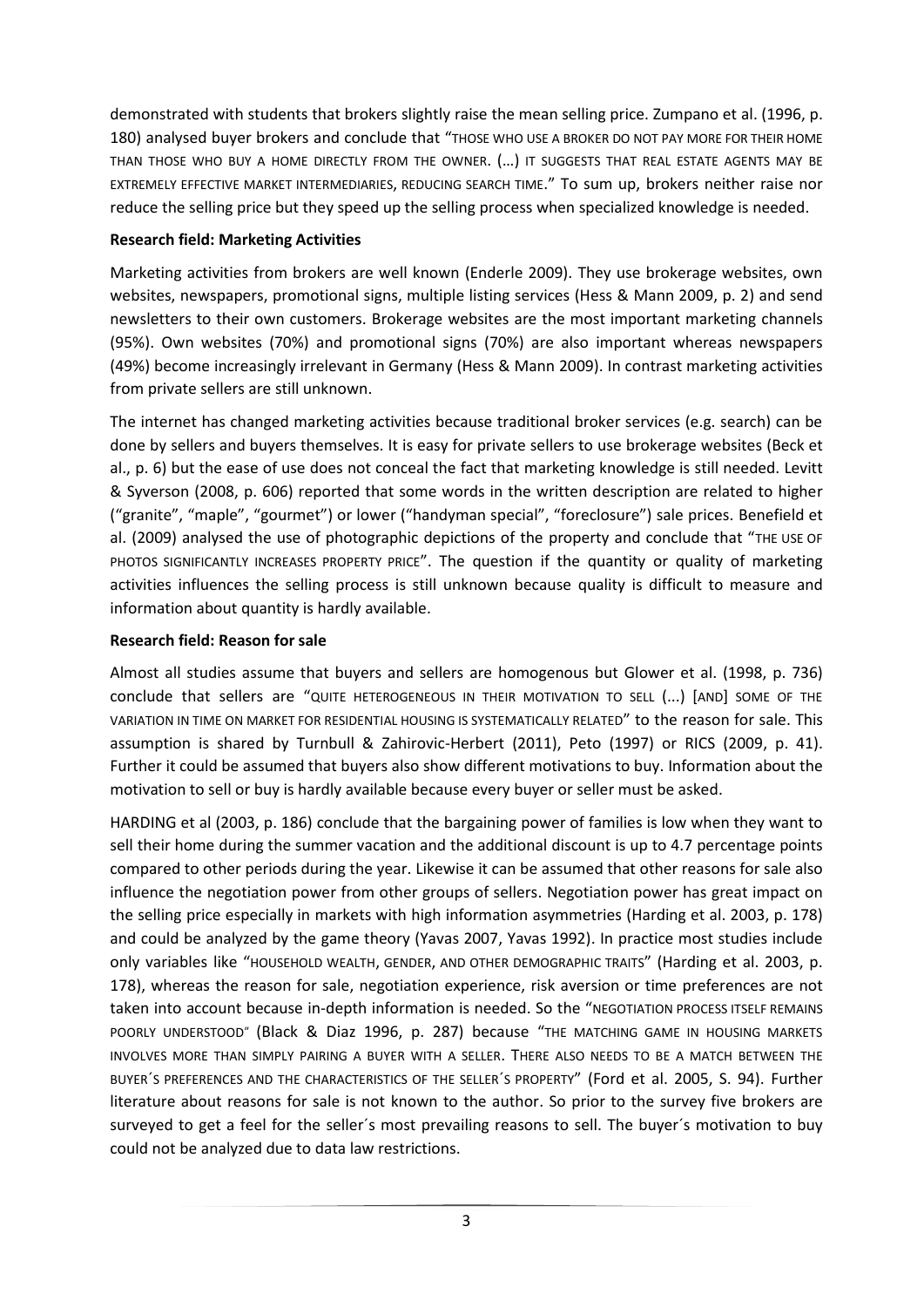### **Research field: Gender, race and job-related experience**

Overall, literature about gender and real estate is limited (Kupke et al. 2011, p. 2). Harding et al. (2003, p. 185) analyzed buyers and sellers and conclude that women have "LESS BARGAINING POWER THAN MEN" which is consistent with other findings about the bargaining power of women. So women pay more or receive less money. In addition Ihlanfeldt & Martinez-Vazquez (1986) or Goodman & Ittner (1992) do not find any evidence that the seller´s gender influence the listing price discount. The buyer´s gender was not taken into account. This study faces the same problem as we do due to data law restrictions.

Further, race is also an important variable in real estate analysis. Ihlanfeldt & Mayock (2009, p. 136) highlight that race influence the selling price and "PRICE DISCRIMINATION RESULTS WHEN ONE RACIAL GROUP SEARCHES LESS FOR A HOME THAN THE OTHER RACIAL GROUP WITH WHOM IT IS TRADING. THIS SUGGESTS THAT SUBSIDIZING THE SEARCH OF THOSE GROUPS CURRENTLY DISCRIMINATED AGAINST WOULD SPEED UP DECLINES IN PRICE DISCRIMINATION." These results indicate that race is a proxy for searching behaviour. Other literature about the influence of race on selling processes is not known to the author. Additionally, it must be mentioned that it is difficult to raise the question of nationality (legal bond between an individual and a state) or race (belonging to an ethnic group) in Germany. It is assumed that race is the appropriate variable because nationality is not visible and noticeable for other people.

It is assumed that job-related experience from brokers influence the transaction process. Job-related experience is related to the negotiation process between seller and buyer (Valley et al. 1992, p. 221). An experienced broker can influence both the seller (e.g. list price setting) and the buyer (e.g. acceptance of higher sale price). For that reason job-related experience leads to a higher likelihood for sale and a smaller listing price discount. Ford et al. (2005, p. 103) show that job-related experience influences the behaviour of brokers. However the influence on the selling price and the selling price discount is has not been analyzed yet. Sale experience could be measured by various indicators, e.g. amount of sold properties, frequency of sales or working experience (in years). For this study the working experience was chosen and raises the question how many years are needed to be an "experienced" broker. Ford et al. (2005) answer this question with 3 and 5 years of job-experience but other measures may also be used.

### **3. Data and methodology**

In Germany ImmobilienScout24 is the largest brokerage website (Sorensen 2009) and the website is rated highest for buying or selling residential properties by brokers (Hess & Mann 2009) and buyers (Fittkau & Maaß Consulting GmbH 2011). ImmobilienScout24 selected 1,724 properties randomly, 1,167 from brokers and 557 from private sellers for the purpose of this study. This ratio is representative for prospective sellers on ImmobilienScout24. The properties were listed between 1st and  $8<sup>th</sup>$  November. Due to data law requirements every seller had to be called beforehand to receive the permission for sending an email survey, which took about one month during the course of this study.

The non-response shows differences between brokers and private sellers. About 5% from the broker´s listed properties do not exist and were for instance only offered to test the marketability of prospective developments. One quarter of private sellers (25.4%) could not be called because the property was enlisted during the survey. About 15-20% sellers rejected to be surveyed.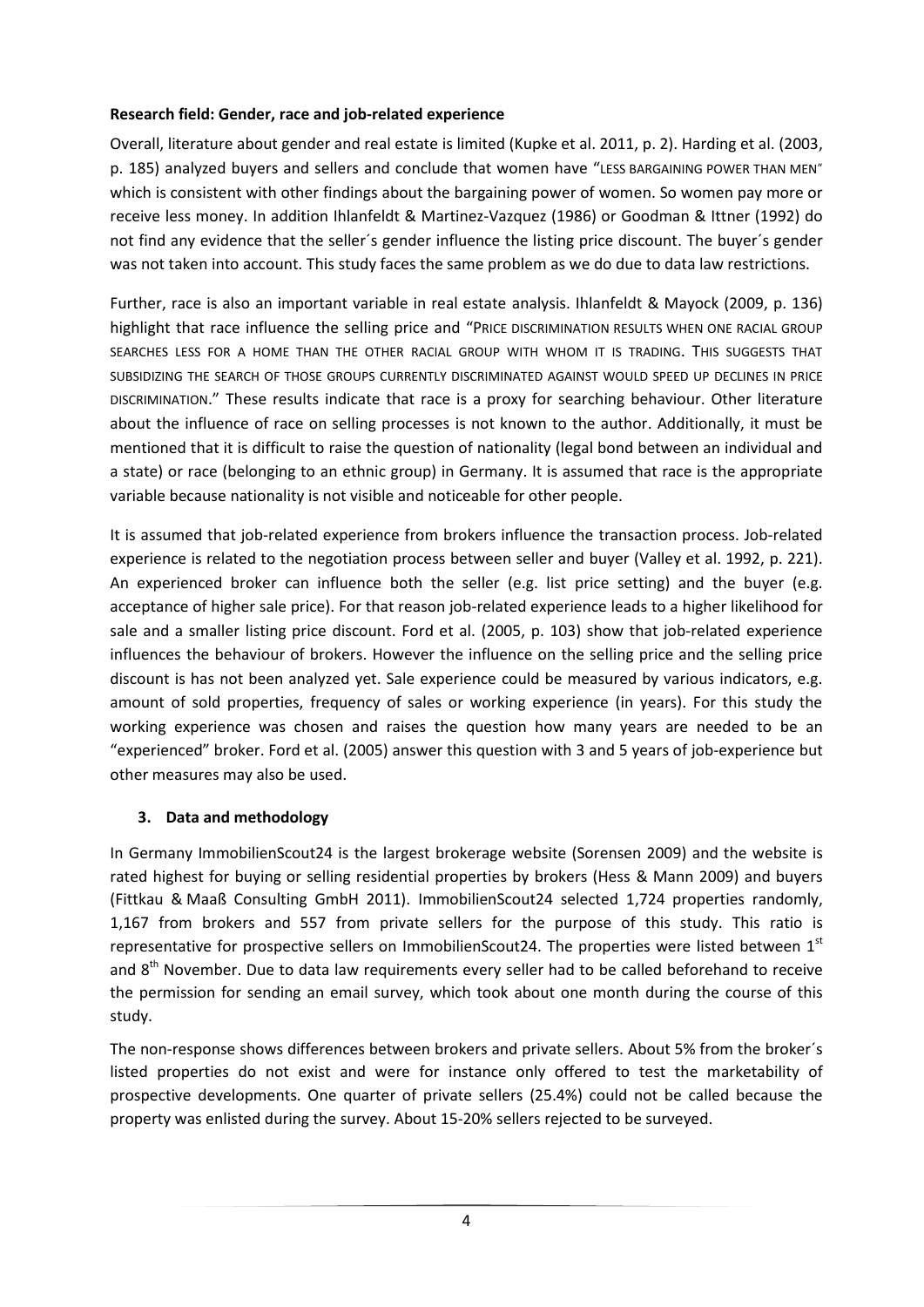| <b>Brokers</b>          |       |            | Private sellers      |     |            |
|-------------------------|-------|------------|----------------------|-----|------------|
| sample size survey 1    | 1,167 | (100%)     | sample size survey 1 | 557 | (100%)     |
| - Not interested        | 238   | (20.4%)    | - Not interested     | 90  | (16.1%)    |
| - Teaser / not existing | 66    | $(5.4\%)$  | - Listing offline    | 142 | (25.4%)    |
| - Others                | 42    | (3.6%)     | - Others             | 52  | (9.3%)     |
| email survey            | 821   | $(70.4\%)$ | email survey         | 273 | $(49.0\%)$ |
| response rate           | 39%   |            | response rate        | 32% |            |
| valid Responses         | 321   | (27.8%)    | valid Responses      | 88  | (15.8%)    |

**First Survey** (16<sup>th</sup> November to 16<sup>th</sup> December 2011)

With their consent 298 participants were surveyed again after four months. The response rate in both groups was about 59%. 107 properties have been sold in that period and 67 properties are still unsold. All in all listing prices and selling prices are known for 97 properties because ten participants did not provide any information about the latter. The subsamples have 20 respectively 77 properties.

| <b>Brokers</b>                         |     |             | Private sellers                        |                |         |
|----------------------------------------|-----|-------------|----------------------------------------|----------------|---------|
| Participants survey 1                  | 321 | (100%)      | Participants survey 1                  | 88             | (100%)  |
| - no participation in<br>second survey | 79  | $(24.6\%).$ | - no participation in<br>second survey | 25             | (28.4%) |
| - wrong email address                  | 5   | (1.5%)      | - wrong email address                  | $\overline{2}$ | (2,3%)  |
| sample size survey 2                   | 237 | (73.8%)     | sample size survey 2                   | 61             | (69.3%) |
| response rate                          | 59% |             | response rate                          | 59%            |         |
| valid responses                        | 140 | (43.6%)     | valid responses                        | 36             | (40.9%) |
| Property sold                          | 85  |             | Property sold                          | 22             |         |

#### **Second Survey** (18th - 27th April 2012)

Multivariate analysis, especially for each subsample, is not possible with the given sample size. So univariate analyses are used to identify differences between both groups. Thus, results only indicate that a relationship could be assumed between some variables. Further research with more data is needed to test the derived propositions.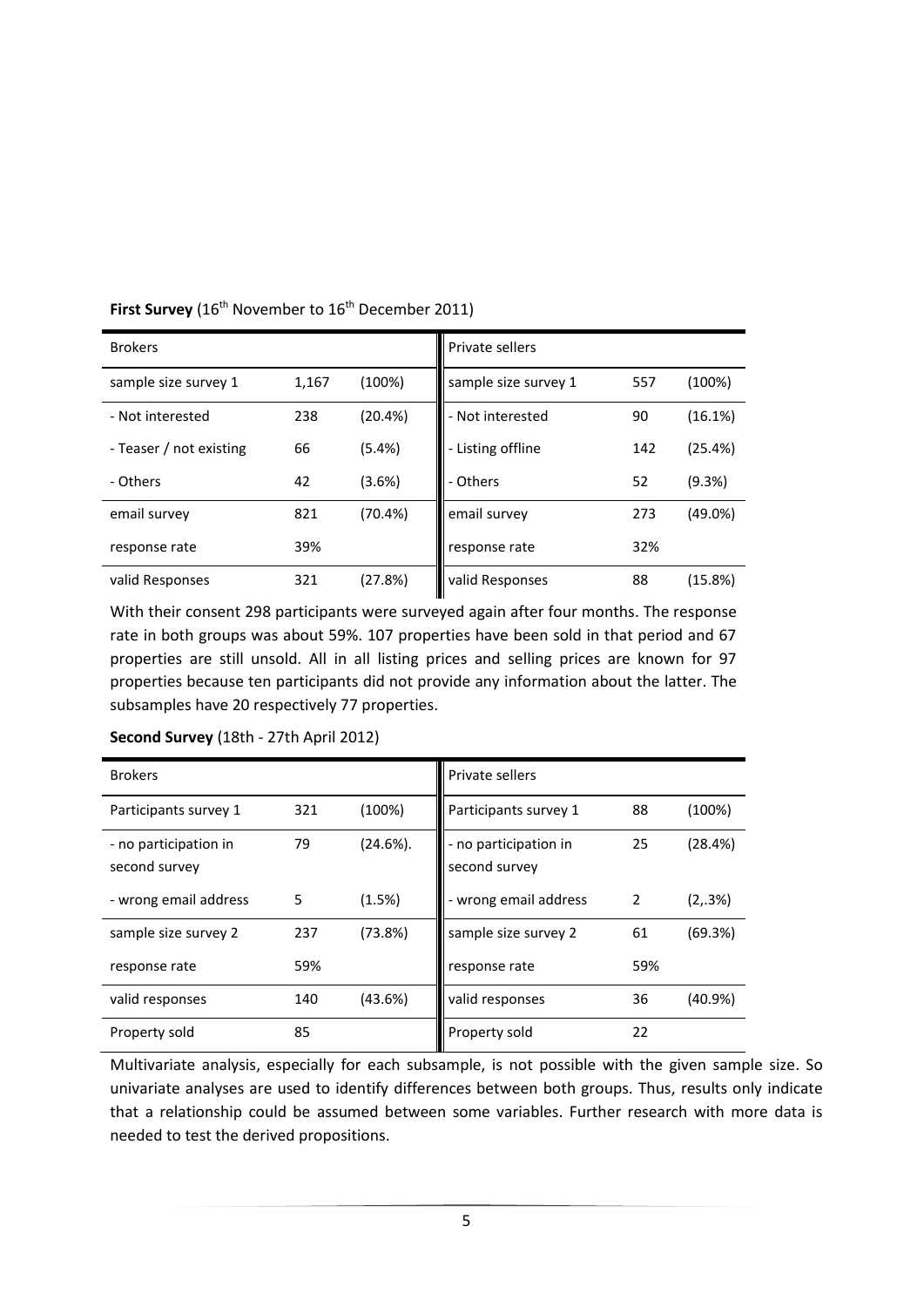# **4. Descriptive Statistics<sup>2</sup>**

The sample is randomly selected from ImmobilienScout24. The mean property has a lot size of 758 sqm (Germany: average 830 sqm), a living space of 150 sqm (Germany: 142 sqm) and an average selling price of 240,500 Euro (Germany: 177,000 Euro). The data for sold properties in cities (lot size: 750 sqm; living space: 150 sqm; selling price: 248,000 Euro) fit the sample a little bit better (Bundesinstitut für Bau, Stadt-und Raumforschung 2011, p. 154). To sum up the sample overall shows similar property characteristics to the German average and is thus suitable for further analysis.

|                                                     |                                        |         |                |             | <b>Difference</b><br>between the |  |
|-----------------------------------------------------|----------------------------------------|---------|----------------|-------------|----------------------------------|--|
| <b>Property characteristics</b>                     |                                        | All     | <b>Brokers</b> | <b>FSBO</b> | groups<br>(t-test)               |  |
| Mean "Living space"                                 | sqm                                    | 150.5   | 148.7          | 158.2       | 1.60                             |  |
| Mean "Lot size"                                     | sqm                                    | 758     | 760            | 752         | 0.12                             |  |
| Mean "year"                                         |                                        | 1967    | 1967           | 1967        | 0.07                             |  |
| Mean "balcony"                                      | $0 = no; 1 = yes$                      | 0.40    | 0.41           | 0.38        | 0.65                             |  |
| Mean "terrace"                                      | $0 = no; 1 = yes$                      | 0.83    | 0.82           | 0.86        | 1.07                             |  |
| Mean "garden"                                       | $0 = no; 1 = yes$                      | 0.96    | 0.96           | 0.95        | 0.03                             |  |
| Mean "garage / carport"                             | $0 = no; 1 = yes$<br>1 (very good) - 5 | 0.82    | 0.82           | 0.82        | 0.13                             |  |
| Mean "Property condition"                           | (very poor)                            | 2.42    | 2.50           | 2.14        | $3.23***$                        |  |
| Mean "Listing price"                                | Euro                                   | 255,453 | 251,244        | 266,232     | 0.86                             |  |
| (sample size: broker (n=77), private seller (n=20)) |                                        |         |                |             |                                  |  |
| Mean "selling price"                                | Euro                                   | 240,500 | 242,262        | 233,450     | 0.27                             |  |
| Mean "listing price discount"                       |                                        | 5.9%    | 5.2%           | 8.7%        | 1.67                             |  |

Property characteristics (balcony, terrace, garden and garage) show no differences between properties offered by brokers and private sellers. Private sellers report a better property condition (2.1) than brokers (2.5). This indicates that properties FSBO are predominantly in a (very) good condition – or the assessment of private sellers is biased by an overoptimistic view.

Private sellers on average are younger (48 years) than homeowners who commissioned broker services (56 years). Brokers and private sellers also show different expectations about the time-onmarket before sale. But most brokers reported that a reliable prediction about the time-on-market is not possible. Thus, a high uncertainty is incorporated in this variable.

### **5. Empirical results**

The analysis is limited because only 97 participants took part in both surveys. The following chapter contains four research fields. Empirical results are presented for each research field which lead to propositions about selling processes in real estate markets.

### **Research field – Market knowledge and brokers**

#### Research questions

Is the real estate market knowledge of brokers and private sellers different? Does the different knowledge influence the likelihood for sale and the selling price discount?

 $\frac{1}{2}$ 

The mean and the median are for almost all variables similar.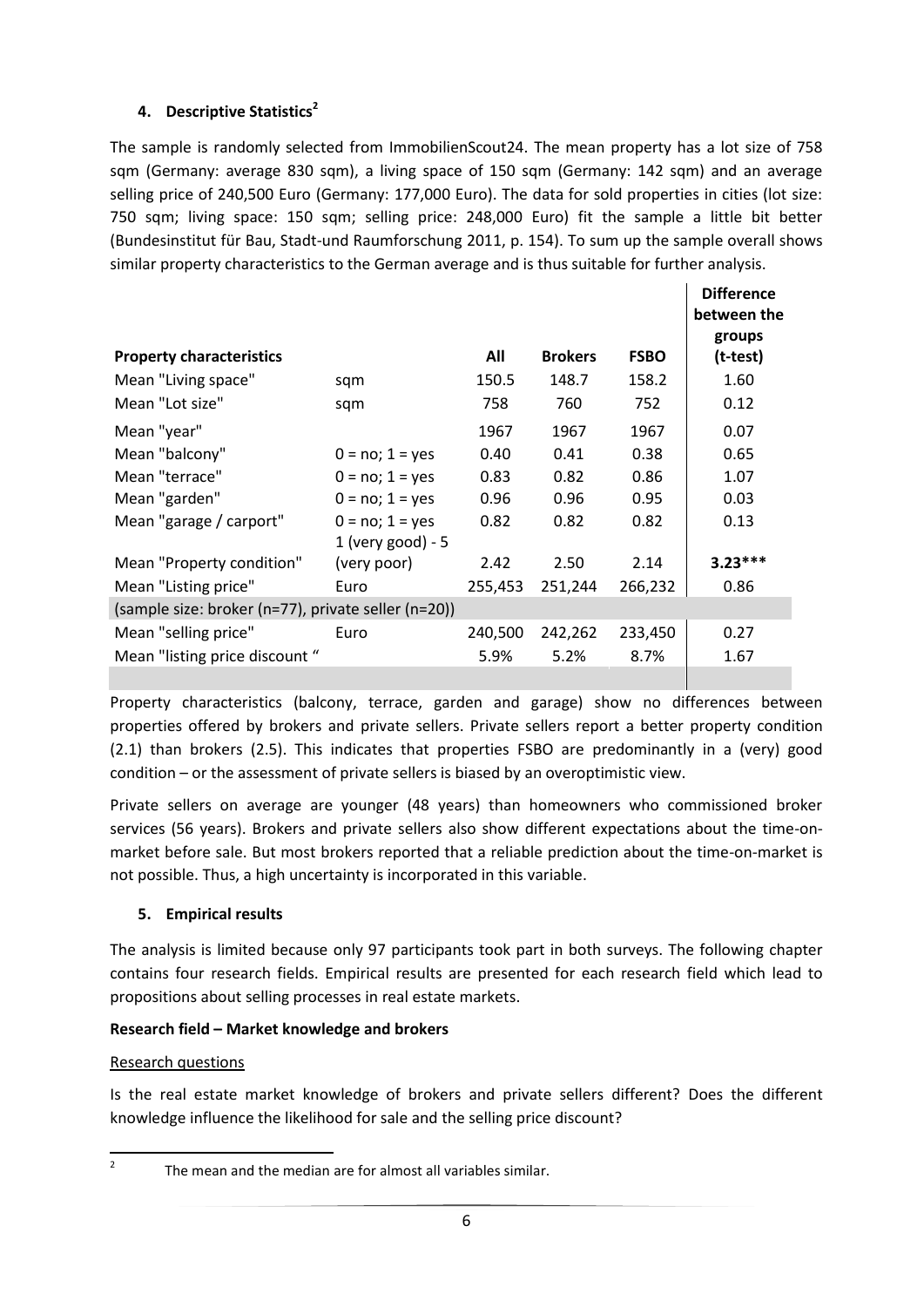Empirical results

| <b>Expectations (Mean)</b>   |                     | All  | <b>Brokers</b> | <b>FSBO</b> |           |
|------------------------------|---------------------|------|----------------|-------------|-----------|
| Knowledge of the real estate | 1 (very poor) - $7$ |      |                |             |           |
| market                       | (very good)         | 5.85 | 6.2            | 4.5         | $9.64***$ |
| Expected time-on-market      | Month               | 4    | 3.6            | 5.1         | $3.60***$ |
|                              | 1 (very low) - 7    |      |                |             |           |
| Demand for your property     | (very high)         | 3.9  | 3.9            | 3.8         | 0.49      |
|                              |                     |      |                |             |           |

Brokers and private sellers estimate the same demand for their properties. But it seems that brokers could estimate relatively accurately the demand for single properties ( $p < 0.019$ ) whereas private sellers fail ( $p < 0.310$ ). The selling price discount increases when the estimated demand is low ( $p <$ 0.012). Significant differences between both groups could not be observed.

| Question: Estimate the demand for your |                        | <b>Sale</b> |     | All | <b>Difference</b> |
|----------------------------------------|------------------------|-------------|-----|-----|-------------------|
| property.                              |                        | No.         | Yes |     |                   |
| Private seller                         | low demand $(1/2/3/4)$ | 9           | 6   | 18  |                   |
|                                        | high demand $(5/6/7)$  | 6           | 12  | 18  |                   |
|                                        | all                    | 15          | 21  | 36  | (p < 0.310)       |
| <b>Broker</b>                          | low demand $(1/2/3/4)$ | 33          | 35  | 68  |                   |
|                                        | high demand (5/6/7)    | 21          | 51  | 72  |                   |
|                                        | all                    | 54          | 86  | 140 | (p < 0.019)       |
| All                                    | low demand $(1/2/3/4)$ | 42          | 44  | 86  |                   |
|                                        | high demand $(5/6/7)$  | 27          | 63  | 90  |                   |
|                                        | all                    | 69          | 107 | 176 | (p < 0.011)       |

Brokers assess their knowledge of the local property market as good or very good ( $\emptyset$  6.2). In contrast private sellers admit moderate real estate knowledge ( $\varnothing$  4.5). A minority (8%) of private homeowners also commit that they have no knowledge of the local real estate market at all. That is a remarkable answer in view of the fact that they are dealing with the presumably largest asset of their wealth.

Self-assessed market knowledge is correlated (0.484; p < 0.001) with the dummy BROKER. The dummy does not influence the likelihood of sale ( $p < 0.734$ ). In addition, the mean percentage selling price discount shows no significant difference (p < 0.055) between brokers (- 5.2%) and private sellers (- 8.7%). This indicates that brokers could estimate the market value of properties better than private sellers. These findings are also congruent with the homeowner´s insufficient real estate knowledge and an overoptimistic valuation of their own property (Goodman & Ittner 1992, Kiel & Zabel 1997).

Additionally, many brokers reported that they have been forced to set an excessively high listing price and some brokers even admit that the listing price is far too high and no sale will occur. Most brokers accept the suggested exorbitant listing price but make no efforts to sell this property at the beginning. If no buyer has shown any interest for several weeks, brokers convince owners more easily to lower the listing price.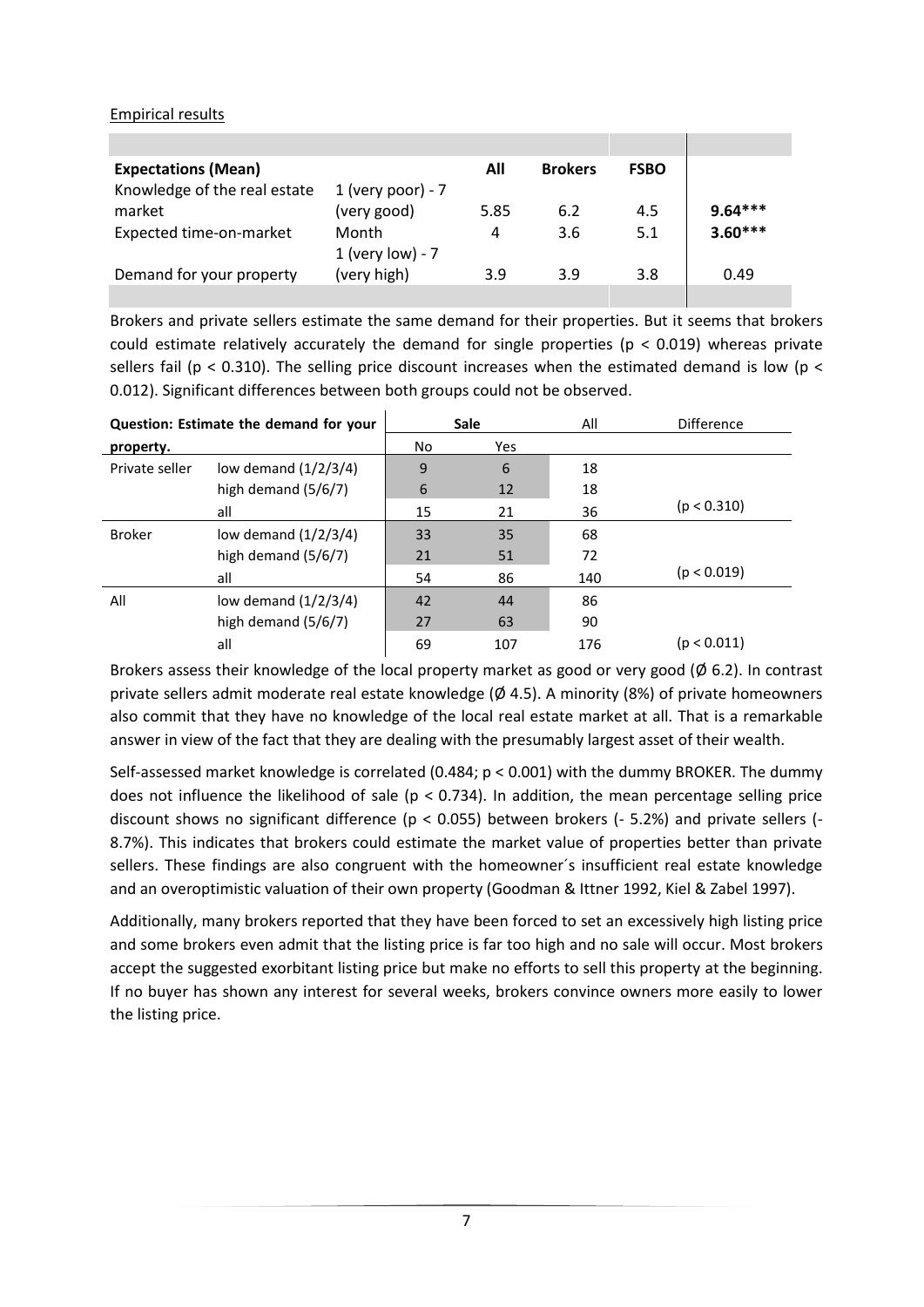| Reasons why no sale occurs              |                   |      |                |             |      |
|-----------------------------------------|-------------------|------|----------------|-------------|------|
| so far (Mean)                           | multiple answers  | All  | <b>Brokers</b> | <b>FSBO</b> |      |
| short time-on-market                    | $0 = no; 1 = yes$ | 0.55 | 0.53           | 0.64        | 1.82 |
| no demand<br>owner's price demand is to | $0 = no; 1 = yes$ | 0.11 | 0.11           | 0.11        | 0.20 |
| high<br>prospective buyers' small       | $0 = no; 1 = yes$ | 0.26 | 0.26           | XX          |      |
| willingness to pay                      | $0 = no; 1 = yes$ | 0.22 | XX             | 0.22        |      |
|                                         |                   |      |                |             |      |

The results shed a new light on the principal-agent-theory in real estate markets and the main question if brokers raise or reduce selling prices. Brokers neither raise nor reduce the selling price but the selling price discount is lower if brokers are involved. Also brokers do not reduce the surplus of sellers because buyers almost always have to pay the commission fee (about 3 to7 percent of transaction prices) in Germany. To sum up sellers do not lose money but buyers have to pay more if brokers are involved. This explains why sellers can commission brokers in good conscience but buyers prefer to buy from private sellers. Additionally, it seems that brokers do not reduce the likelihood for sale.

#### Propositions

H1: Broker and private sellers have the same likelihood for sale although the self-assessed market knowledge differs.

H2: The selling price discount of private sellers is higher than the broker´s one because homeowners have difficulties to estimate the market value.

H3: The selling price does not differ between private sellers and brokers.

### **Research field – Marketing activities**

#### Research questions

Do broker and private sellers show a different marketing behaviour? Do the marketing activities influence the likelihood of sale?

#### Empirical results

Most brokers pursue a multi-channel sale approach. They offer the property on two or more brokerage websites (86%), on their own website (90%) and send mails to prospective buyers from the own customer database (83%). Newspapers are still used but they are not as important as in recent days (65%). Other channels are less used. These findings are similar to comparable research results. In contrast private sellers pursue a completely different sales approach. Only one third uses one more brokerage website and hardly anyone uses an own website (1%). Even newspapers are only used by one third. Private sellers often use relatives and friends as a sales channel (51%). These people could be prospective buyers but they are likely more the seller´s ´ears and eyes´. They spread the word about the sale and find out who is looking for a property and hand this information to the private seller. Thus, relatives and friends are the counterpart to the broker´s customer database.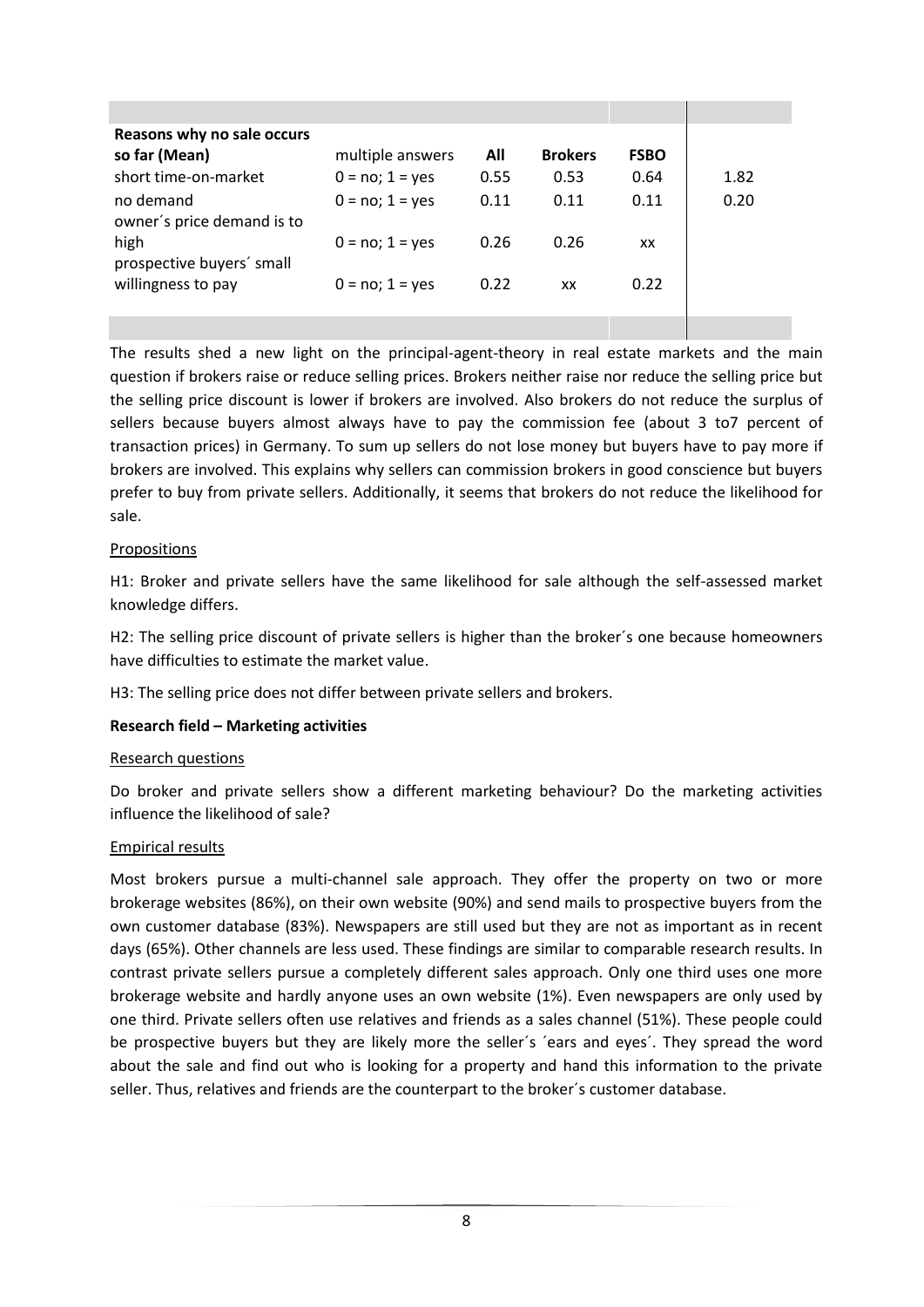| <b>Marketing channels (Mean)</b><br>two or more brokerage                      | multiple answers  | All  | <b>Brokers</b> | <b>FSBO</b> |            |
|--------------------------------------------------------------------------------|-------------------|------|----------------|-------------|------------|
| websites                                                                       | $0 = no; 1 = yes$ | 0.73 | 0.86           | 0.30        | $10.62***$ |
| own website                                                                    | $0 = no; 1 = yes$ | 0.71 | 0.90           | 0.01        | 44.26***   |
| Newspapers                                                                     | $0 = no; 1 = yes$ | 0.58 | 0.65           | 0.34        | $5.35***$  |
| <b>Banks</b>                                                                   | $0 = no; 1 = yes$ | 0.22 | 0.26           | 0.08        | $4.70***$  |
| broker / broker network<br>prospective buyers from the                         | $0 = no; 1 = yes$ | 0.28 | 0.30           | 0.23        | 1.41       |
| customer database<br>newsletter to all prospective<br>buyers from the customer | $0 = no; 1 = yes$ | 0.83 | 0.83           | XX          |            |
| database                                                                       | $0 = no; 1 = yes$ | 0.24 | 0.24           | XX          |            |
| relatives / friends                                                            | $0 = no; 1 = yes$ | 0.51 | XX             | 0.51        |            |
|                                                                                |                   |      |                |             |            |

In addition to the brokerage website ImmobilienScout24, brokers use on average 3.94 additional channels, whereas private sellers use only 1.47 channels ( $p < 0.001$ ). It seems that the amount of marketing channels does not influence the likelihood for sale for brokers (p < 0.137) and private sellers (p < 0.344). Some brokers commented that marketing intensity increases if the expected demand is low. This statement seems plausible but could not be testified. The results also indicate that the intensity of marketing activities does not influence the listing price discount (p < 0.601).

Further, the type of marketing channel does not influence the likelihood for sale. Hess & Mann (2009, p. 3) surveyed 1,308 German brokers and concluded that brokerage websites are the most effective marketing channel. This statement could not be reviewed because brokers use a bundle of marketing channels and the participants have not been asked through which channel the sale took place.

To sum up brokers and private sellers show different sales approaches but marketing activities neither influence the likelihood for sale nor the listing price discount. In the course of the survey more than 1,500 listings were reviewed and large differences in quality (pictures, text) could be perceived. Thus, further research should focus on the quality of marketing activities.

#### Propositions

H1: The amount of marketing channels does neither influence the likelihood for sale nor the listing price discount.

H2: The type of marketing channel does neither influence the likelihood for sale nor the listing price discount.

H3: The quality of marketing does influence the likelihood for sale and the listing price discount.

### **Research field – Reason for sale**

#### Research questions

Do brokers and private sellers have different reasons for sale? Do reasons for sale influence the likelihood for sale and the selling price discount?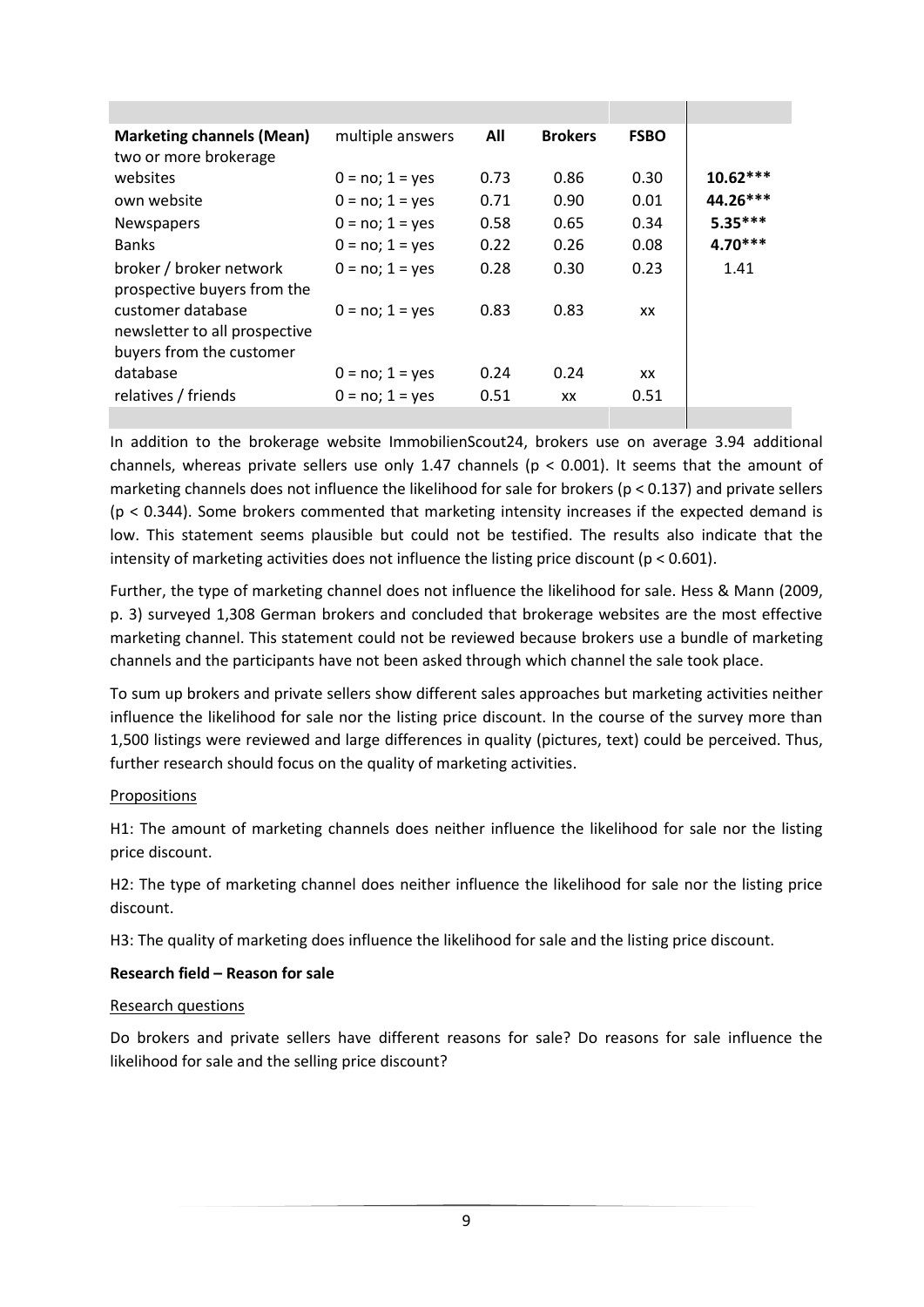### Empirical results

| <b>Reason for sale (Mean)</b> | multiple answers     | All  | <b>Brokers</b> | <b>FSBO</b> |           |
|-------------------------------|----------------------|------|----------------|-------------|-----------|
| financial reasons             | $0 = no$ ; $1 = yes$ | 0.11 | 0.13           | 0.07        | 1.81      |
| divorce / separation          | $0 = no; 1 = yes$    | 0.12 | 0.12           | 0.13        | 0.17      |
| move                          | $0 = no; 1 = yes$    | 0.23 | 0.22           | 0.25        | 0.51      |
| illness                       | $0 = no; 1 = yes$    | 0.09 | 0.10           | 0.06        | 1.31      |
| succession                    | $0 = no; 1 = yes$    | 0.18 | 0.17           | 0.23        | 1.13      |
| buying of a new property      | $0 = no; 1 = yes$    | 0.23 | 0.19           | 0.36        | $3.00***$ |
| interest in potential selling |                      |      |                |             |           |
| price                         | $0 = no$ ; $1 = yes$ | 0.01 | 0.01           | 0.03        | 1.21      |
| distance to current place of  |                      |      |                |             |           |
| residence                     | $0 = no; 1 = yes$    | 0.11 | 0.12           | 0.09        | 0.76      |
| age                           | $0 = no; 1 = yes$    | 0.11 | 0.12           | 0.10        | 0.65      |
|                               |                      |      |                |             |           |

The reasons for sale referred to by brokers and private sellers do not differ from each other, with exception of "Buying a new property". But it is highly possibly that not every broker knows the owner´s plans for the future. The main reasons for selling a property are "Buying a new property" (23%), "Move" (23%) and "Succession" (18%). The reasons "Divorce / Separation", "Financial reasons", "Distance to current place of residence" and "Illness" are for about one out of ten the actual reason for sale. Only 1% are interested in the potential selling price hence nearly all properties are really for sale. It is obvious that some reasons put more pressure on owners to sell quickly. These results confirm the findings from Glower et al. (1998, p. 736) that sellers are "QUITE HETEROGENEOUS IN THEIR MOTIVATION TO SELL". But the descriptive statistics indicate that the reason for sale does neither influence the likelihood for sale (p < 0.297) nor the average listing price discount.



The results are contrary to the expectations that "HIGHLY MOTIVATED SELLERS SELL THEIR HOMES MORE QUICKLY" (Glower et al. 1998, p. 736). It was assumed that sellers who are forced to sell (e.g. financial reasons, divorced) have a higher likelihood for sale, but the empirical results do not confirm this expectation. Some participants added written answers and gave a plausible reason – they could not sell. These people had to achieve a very high price of sale due to financial constraints and there was almost no negotiation room left to lower the price. If they found no buyer at this price, a sale would not be possible. In some cases a foreclosure sale is the only solution in situations of that kind. It seems that sellers under pressure are tough negotiators. The data also indicate (but no significance) that the reason "move" leads to a higher likelihood for sale.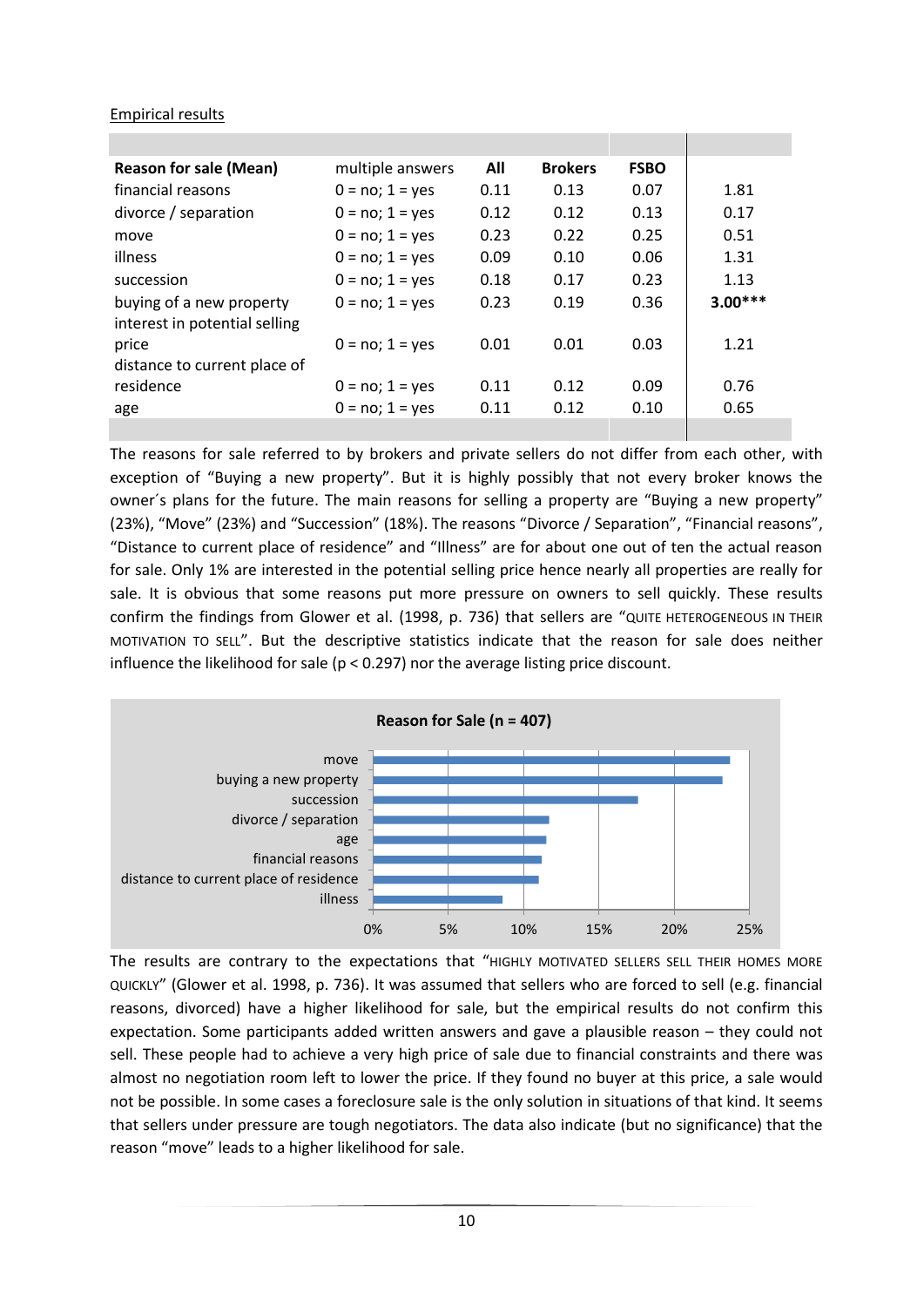### Propositions

H1: The reason for sale does neither influence the likelihood for sale nor the listing price discount.

H2: Sellers under pressure (especially financial reasons) have a low likelihood for sale because the negotiation room is small.

H3: The reason "succession" and "age" will become more important in older societies, whereas the reasons "move" and "buying a property" are more important in younger societies.

### **Research field – Gender, race and job-related experience**

#### Research questions

Does gender, race or sale experience influence the likelihood for sale or the selling price discount? Empirical results

|                                        | All  | <b>Brokers</b> | <b>FSBO</b> |           |
|----------------------------------------|------|----------------|-------------|-----------|
| $0 = no; 1 = yes$<br>$0 = female; 1 =$ | 0.91 | 1.00           | 0.56        | $5.50***$ |
| male                                   | 0.82 | 0.84           | 0.75        | 1.56      |
| vears                                  | 54.4 | 56.3           | 48.8        | $5.41***$ |
| years                                  | 12.7 | 12.7           | XX          |           |
| vears                                  | 46.9 | 46.9           | XX          |           |
|                                        |      |                |             |           |

The results indicate that gender influences the likelihood for sale only if brokers are involved. Female sellers who commissioned broker services have a higher likelihood for sale than male sellers (p < 0.046). In contrast gender does not influence the likelihood for sale by private sellers ( $p < 0.332$ ). It seems that gender does only influence the likelihood for sale in some circumstances. In addition, gender does not affect the selling price discount ( $p < 0.235$ ) and both genders have the same negotiation power. Unfortunately, as aforementioned the buyer´s gender is unknown because it would gain insight if different buyer seller constellations (male-male / female-male / female-female/ male-female) influence the listing price discount.

The question as to whether race influences the likelihood for sale or the selling price discount could not be answered because the pre-test showed that sellers do not fill out this question. So research is still required on this subject for the German real estate market.

The third topic raises the question if the broker´s sales experience influences the listing price discount. For this study the working experience (in years) was chosen as an indicator. Different years of experience (2 to 5 years) were tested and it seems that experience is positively correlated with the likelihood for sale (10%-significance). In addition, the listing price discount is not influenced by jobrelated experience. The results indicate that job-related experience slightly increases the likelihood for sale but does not influence the listing price discount.

### Propositions

H1: The seller´s gender does neither influence the likelihood for sale nor the listing price discount.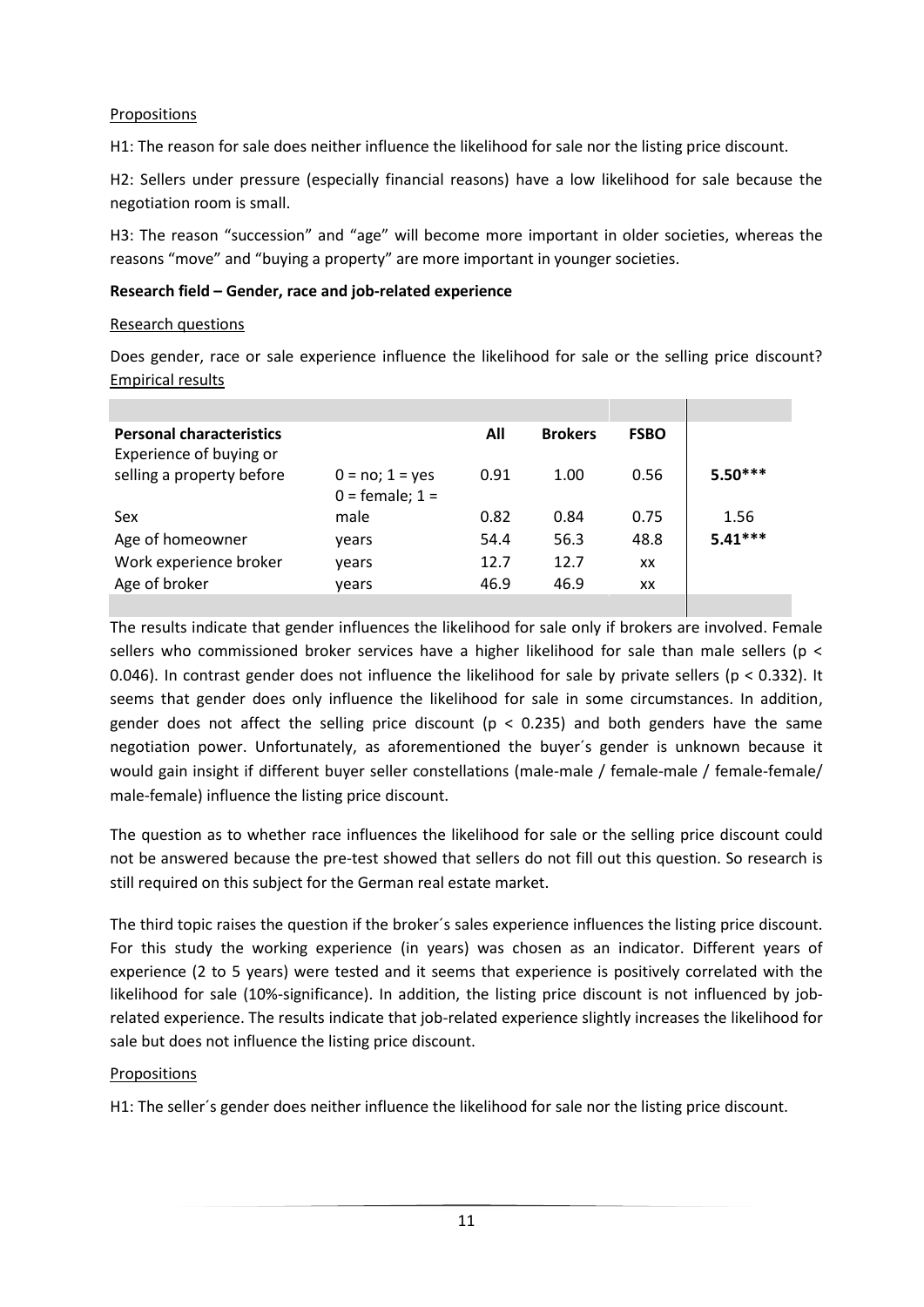H2: The race does influence the likelihood for sale and the listing price discount. Majorities receive more (pay less) for the same property than minorities. In addition, some minorities perform better than other ones.

H3: The broker´s sale experience does increase the likelihood for sale but does not influence the selling price discount.

### **6. Concluding remarks**

The empirical results indicate that the behaviour of brokers and homeowners differ and that these differences could influence the likelihood for sale and the listing price discount. This must be taken into account and thus human behaviour should be integrated in real estate analysis. This is a challenge because in-depth data are needed but data collection is time-consuming and expensive. However, the study showed that the effort is justified because new and important insights in selling processes are possible. For example, the axiom that homeowners show a rational behaviour must be doubted because it is hardly explainable that properties are sold by homeowners even if they do not have any perceived knowledge of the real estate market. Another example is the intensity of marketing activities. It seems that the intensity neither influences the likelihood for sale nor the listing price discount and the quality of marketing makes the difference. With this insight brokers and private sellers could optimize marketing activities (e.g. commission home staging services) – presumably not a new insight for brokers. But it is fraught with problems for real estate research because quality is hardly measureable and the variable "quantity" at a first glance seems as an appropriate substitute. To sum up, it is worth to include the human behaviour in real estate research even if more effort is needed. It may help to understand the real estate market and selling processes, even if human behaviour will continue to be unpredictable to some extent.

### **REFERENCES**

Bazerman, Max H.; Neale, Margaret A.; Valley, Kathleen L.; Zajac, Edward J.; Kim, Yong Min (1992): The Effect of Agents and Mediators on Negotiation Outcomes. In: Organizational Behavior and Human Decision Processes 53 (1), 55–73.

Beck, Jason; Scott, Frank; Yelowitz, Aaron (2010): Competition and market structure in local real estate markets. In: Munich Personal RePEc Archive. Online available http://mpra.ub.unimuenchen.de/27531/, checked on 23.11.2011

Benefield, Justin D.; Cain, Christopher L.; Johnson, Ken H. (2011): On the Relationship Between Property Price, Time-on-Market, and Photo Depictions in a Multiple Listing Service. In: The Journal of Real Estate Finance and Economics. 43 (3), 401-422.

Bernheim, B. Douglas; Meer, Jonathan (2010): Do Sellers´ Brokers raise or reduce home prices? Evidence of agency costs from an unusual real estate market. Annual Meeting of the American Economic Association 07.01.-09.01.2011, Denver.

Black, Roy T.; Brown, M. Gordon; Diaz, Julian; Gibler, Karen M.; Grissom, Terry V. (2003): Behavioral Research in Real Estate: A Search for the Boundaries. In: Journal of Real Estate Practice and Education 6 (1), 85–112.

Black, Roy T.; Diaz, Julian (1996): The use of information versus asking price in the real property negotiation process. In: Journal of Property Research 13 (4), 287–297.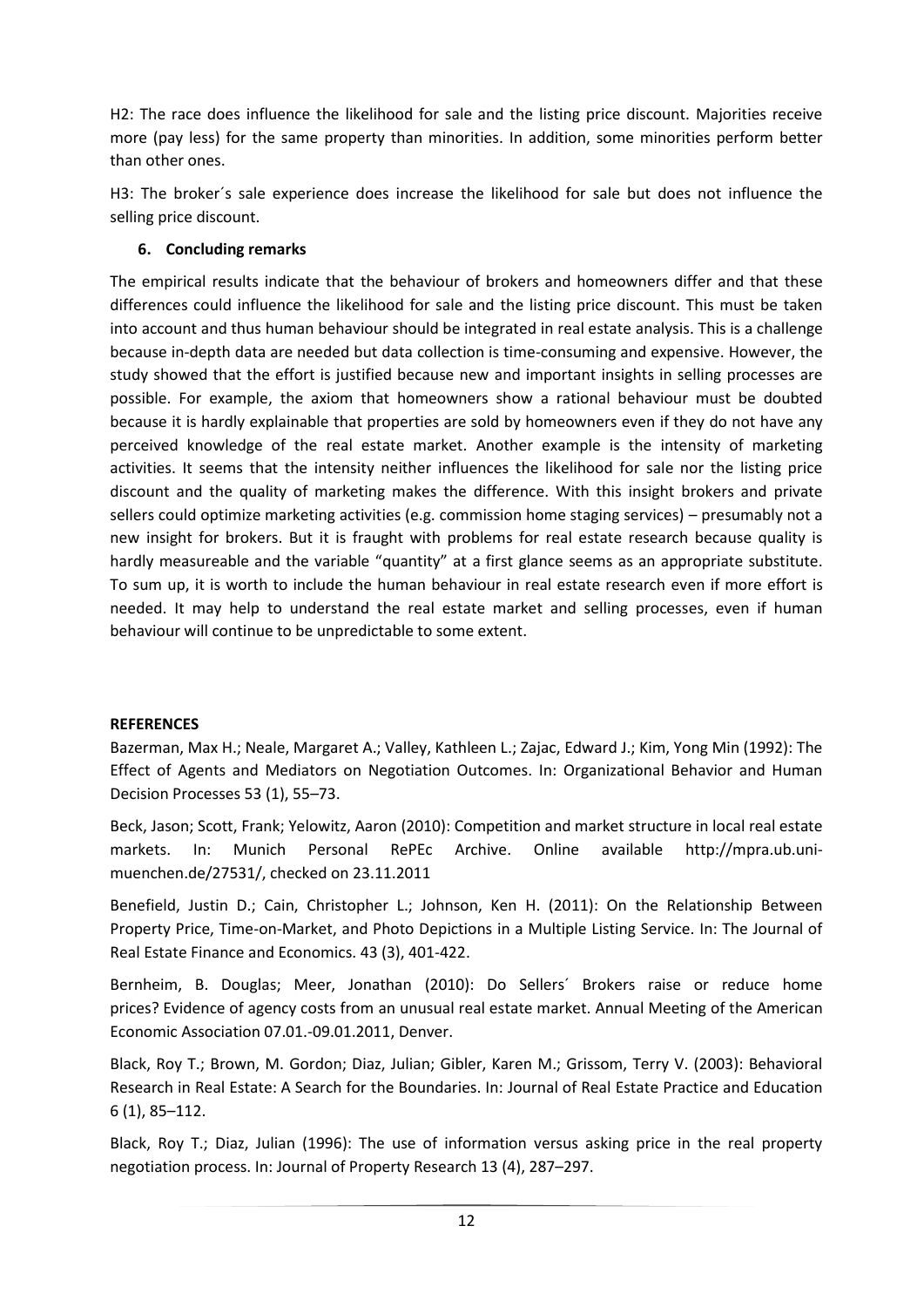Bundesinstitut für Bau, Stadt-und Raumforschung (BBSR) (Ed.) (2011): Wohnungs- und Immobilienmärkte in Deutschland 2011. Bonn.

PlanetHome (16.05.2012): Bei Immobilien, Kunst und Oldtimern entscheidet das Gefühl. Online available www.kon-ii.de/bei-immobilien-kunst-und-oldtimern-entscheidet-das-gefuehl-presse-5593.html, checked on 2012-05-18.

Enderle, Martin (2009): Verbesserte Markttransparenz durch Immobilienportale im Internet. In: Marlies Brunner (Ed.): Kapitalanlagen mit Immobilien. Produkte - Märkte - Strategien. 1. Aufl. Wiesbaden: Gabler, 361–376.

Faller, Bernhard; Heising, Petra; Dübel, Achim (2006): Internationaler Vergleich von Kosten und Dienstleistungseffizienz bei der Transaktion von Wohneigentum - Optionen für Deutschland. Ed. BMVBS/BBR. Bonn (Forschungen, Heft 120).

Fittkau & Maaß Consulting GmbH (2011): 32. WWW-Benutzer-Analyse W3B. Ergebnisse der Befragung Frühjahr 2011. Privatimmobilien im Internet. (unpublished). Hamburg.

Ford, James Scott; Rutherford, Ronald; Yavas, Abdullah (2005): The effects of the internet on marketing residential real estate. In: Journal of Housing Economics 14 (2), 92–108.

Glower, Michael; Haurin, Donald R.; Hendershott, Patric H. (1998): Selling time and selling price: the influence of seller motivation. In: Real Estate Economics 26 (4), 719–740.

Goodman, John L.; Ittner, John B. (1992): The accuracy of home owners' estimates of house value. In: Journal of Housing Economics 2 (4), 339–357.

Harding, John P.; Rosenthal, Stuart S.; Sirmans, C. F. (2003): Estimating Bargaining Power in the Market for existing Homes. In: The Review of Economics and Statistics 85 (1), 178–188.

Hess, Thomas; Mann, Florian (2009): ImmoStudie 2009 – Gewerbliche Immobilienvermarktung und die Bedeutung von Immobilienportalen im Internet, München.

Ihlanfeldt, Keith R.; Martinez-Vazquez, Jorge (1986): Alternative Value Estimates of Owner-Occupied Housing: Evidence on Sample Selection Bias and Systematic Errors. In: Journal of Urban Economics 20 (3), S. 356–369.

Ihlanfeldt, Keith; Mayock, Tom (2009): Price discrimination in the housing market. In: Journal of Urban Economics 66 (2), 125–140.

Kiel, Katherine A.; Zabel, Jeffrey E. (1999): The Accuracy of Owner-Provided House Values: The 1978- 1991 American Housing Survey. In: Real Estate Economics 27 (2), 263–298.

Kupke, Valerie; Rossini, Peter; Yam, Sharon (Ed.) (2011): An exploration of female home ownership patterns in Australia. 17th Pacific Rim Real Estate Society Conference. Gold Coast, Australia, 16.-19. Januar.

Levitt, Steven D.; Syverson, Chad (2008): Market distortions when agents are better infored: the value of information in real estate transactions. In: The Review of Economics and Statistics 90 (4), 599–611.

Peto, Robert (1997): Market information management for better valuations. Part II - data availability and application. In: Journal of Property Investment and Finance 15 (5), 411–422.

Royal Institution of Chartered Surveyors (RICS) (2009): RICS valuation standards. 6th edition. Coventry.